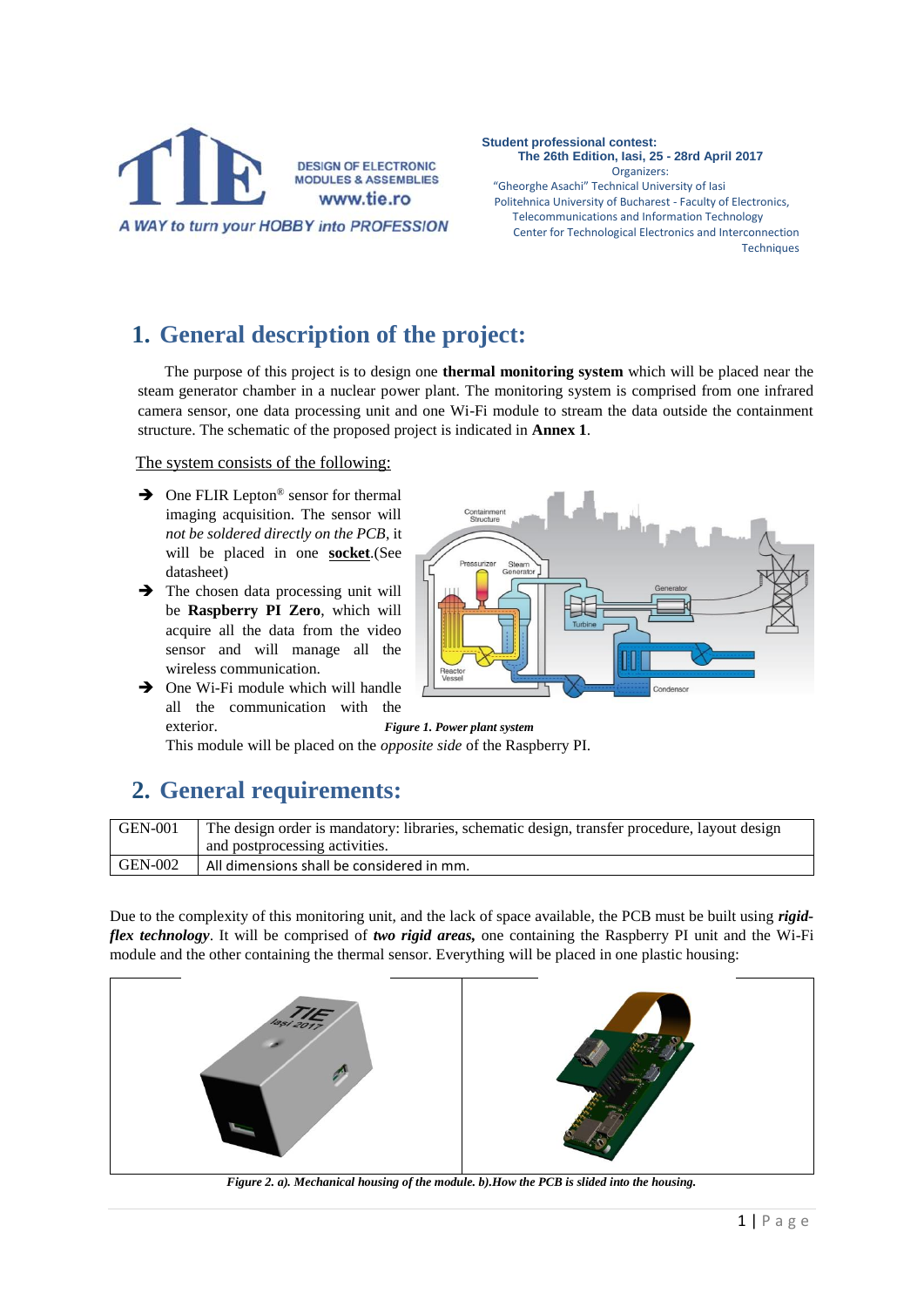**! All the relevant mechanical and placement keepin/out's can be found in the mechanical annexes, in the contest documentation folders!**

For simplicity we will split the PCB into three areas, as follows:

- Area A : contains the Raspberry Pi Zero, Wi-Fi module and other components;
- **Area B :** contains the flexible part**;**
- Area C : contains the thermal imaging sensor and adjacent components;



*Figure 3. PCB outline mechanical informations and region splitting.*

#### **3. Schematic design specifications:**

| <b>SCH-001</b> | The schematic project will be created using any CAD system accepted in the contest (and          |  |  |  |
|----------------|--------------------------------------------------------------------------------------------------|--|--|--|
|                | respects all the minimum requirements published on the TIE official website).                    |  |  |  |
| <b>SCH-002</b> | The required components will be created in a new library named TIE2017.                          |  |  |  |
| <b>SCH-003</b> | The schematic must be drawn in a clear manner, e.g.: all references and values must have         |  |  |  |
|                | proper size and orientation, un-necessary crossings shall be avoided.                            |  |  |  |
| <b>SCH-004</b> | The schematic must be electrically correct, clean and readable. All reference designators must   |  |  |  |
|                | strictly follow Annex 1. The main purpose is to generate a correct netlist for PCB design but it |  |  |  |
|                | must also provide a clear representation of functionality.                                       |  |  |  |
| <b>SCH-005</b> | Test pads must be placed on the following nets (1 testpad per net): WAKE, CHIP_ENABLE,           |  |  |  |
|                | RESET, IQRN, PWR_DWN, WIFI_SDA, WIFI_SCL, SDA, SCL.                                              |  |  |  |
| <b>SCH-006</b> | Following completion of the schematic, a Bill of Material (BOM) must be generated, containing    |  |  |  |
|                | at least designators, values, quantity and footprint name.                                       |  |  |  |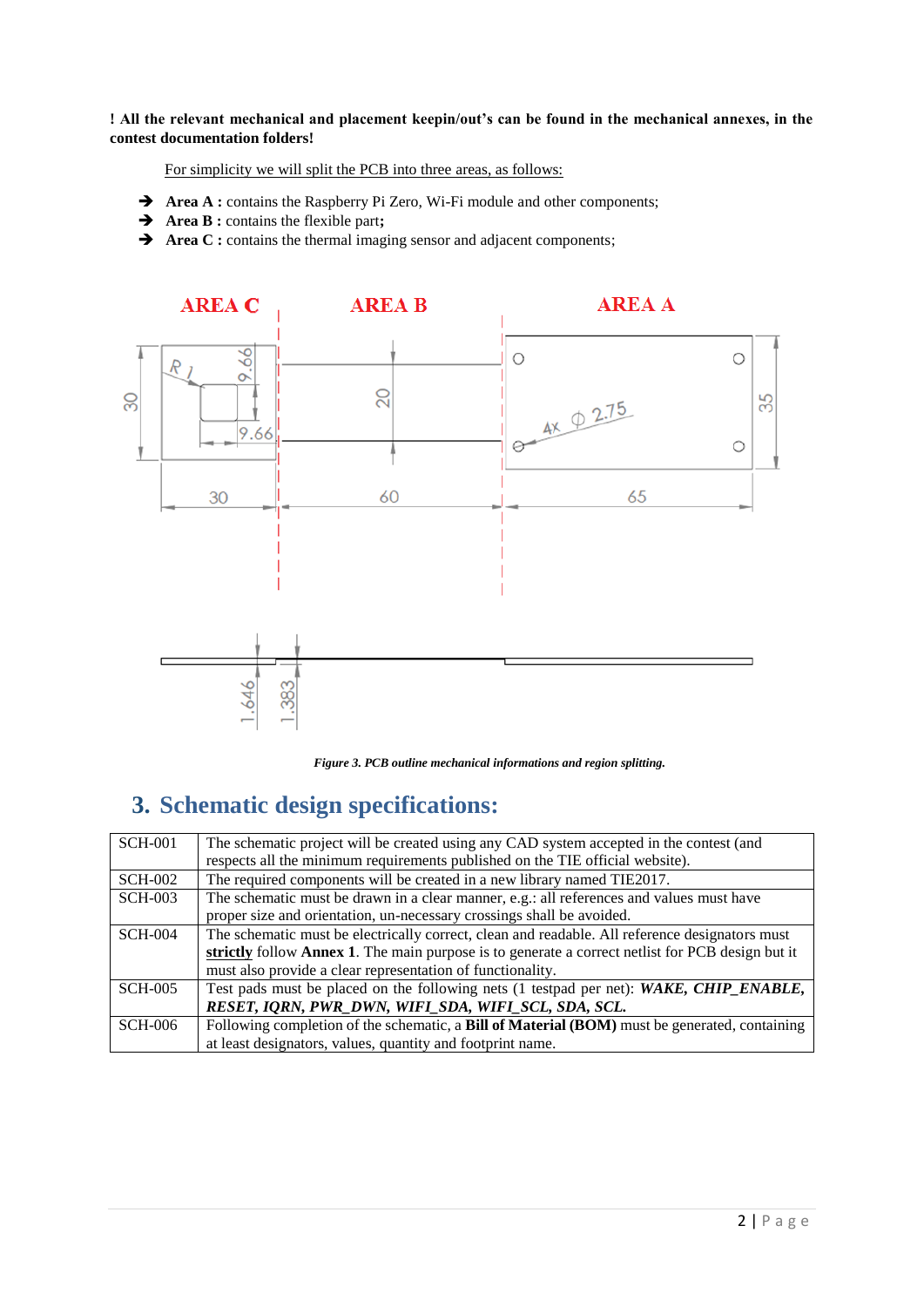

### **4. Layout design specifications:**

Resist\* = Coverlay + Coverlay Adhesive

**TOTAL TOTAL FLEXIBLE FOIL (um) RIGID PCB**  $(num)$ 1646 263



| <b>PCB-001</b> | The PCB layout design will take into consideration the proposed stack-up from Figure 3. Each            |  |  |  |  |
|----------------|---------------------------------------------------------------------------------------------------------|--|--|--|--|
|                | participant should define in their individual CAD software only the rigid stack-up. Minimum             |  |  |  |  |
|                | copper width is 0.150mm and minimum clearance is 0.150mm. Accepted mechanical tolerance                 |  |  |  |  |
|                | is $+/-0.1$ mm.                                                                                         |  |  |  |  |
| <b>PCB-002</b> | Component descriptions including standard footprints are indicated directly in Table1.                  |  |  |  |  |
|                | Nonstandard footprints (for components with the manufacturer part number indicated in Table1,           |  |  |  |  |
|                | column3) must be determined from the provided datasheets. Accepted tolerance is +/-0.1 mm,              |  |  |  |  |
|                | except for pitch values where no tolerance is allowed.                                                  |  |  |  |  |
| <b>PCB-003</b> | All vias will have the following properties: 0.250mm hole diameter, 0.5mm soldermask opening            |  |  |  |  |
|                | and 0.650mm copper pads. The minimum distance, center-to-center between vias is 0.8mm.                  |  |  |  |  |
| <b>PCB-004</b> | In order to have the desired functionalities, all main components must be placed as indicated in        |  |  |  |  |
|                | the mechanical documentation files.                                                                     |  |  |  |  |
| <b>PCB-005</b> | Minimum distance between two adjacent components is 0.5mm edge to edge.                                 |  |  |  |  |
| <b>PCB-006</b> | The Raspberry PI Zero will be attached to the A area of the PCB using four FIX-MADA-3                   |  |  |  |  |
|                | plastic spacers(see datasheet). Use <b>plated through holes</b> to ease the plastic clamp's insertion.  |  |  |  |  |
|                | Minimum distance between any component and the spacers is 1mm.                                          |  |  |  |  |
| <b>PCB-007</b> | The Wi-Fi module must be placed in such a way, that it's embedded antenna will be near a PCB's          |  |  |  |  |
|                | edge. Routing is <i>strictly forbidden</i> on any layer underneath the antenna. In case of copper plane |  |  |  |  |
|                | usage on any layer under the antenna, one must provide a cut-out area with a minimum size of            |  |  |  |  |
|                | 20*6mm symmetrically placed under the radiating element (on all layers).                                |  |  |  |  |
|                |                                                                                                         |  |  |  |  |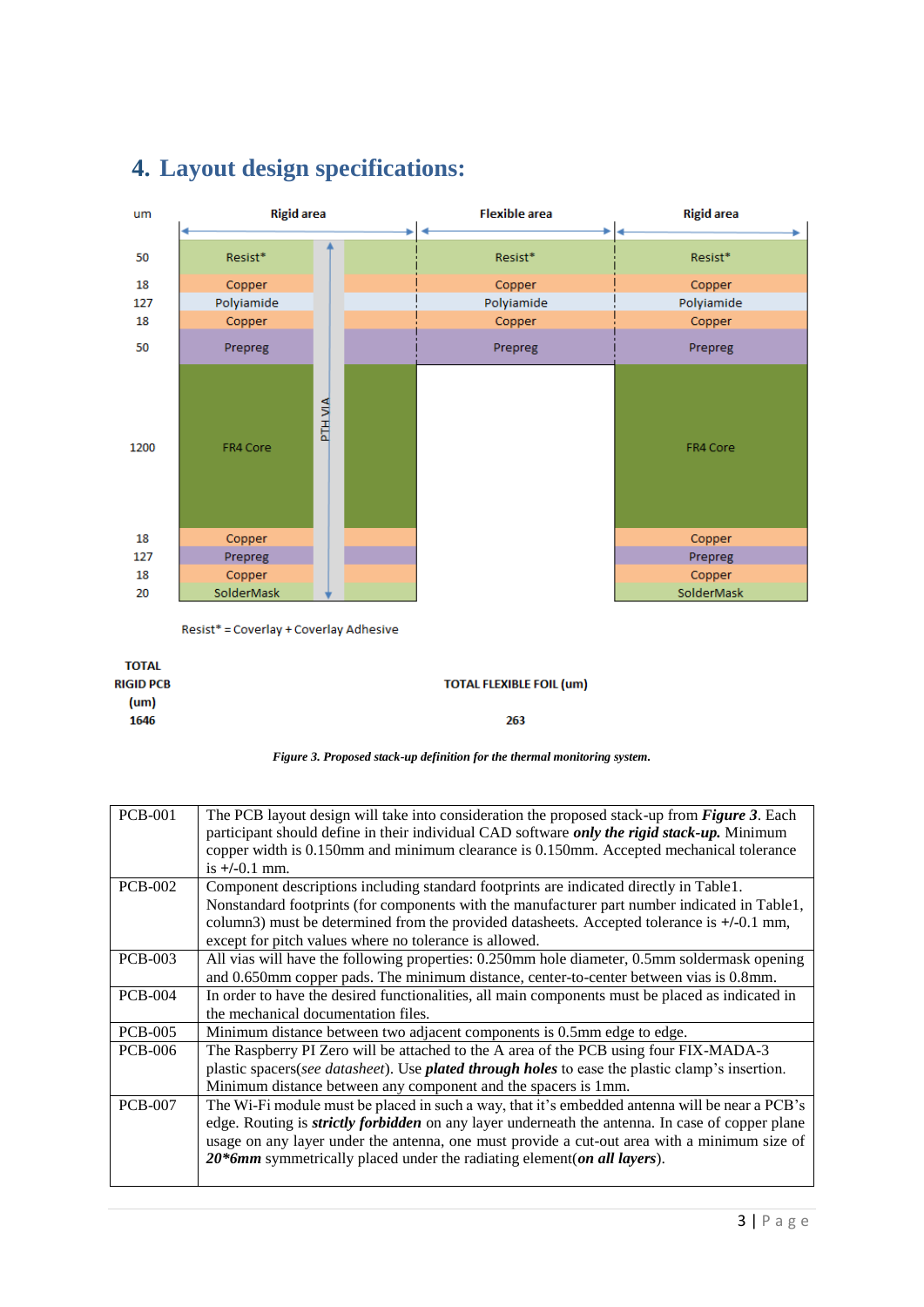| <b>PCB-008</b>                                                                                   | The socket of FLIR sensor shall be placed in the middle of Area C.                                                    |  |  |  |  |  |
|--------------------------------------------------------------------------------------------------|-----------------------------------------------------------------------------------------------------------------------|--|--|--|--|--|
| <b>PCB-009</b>                                                                                   | Due to the heat sensitivity of area C, think carefully the placement of the two voltage regulators.                   |  |  |  |  |  |
|                                                                                                  | Keep in mind also the fact that the camera sensor will need approximately $330mA$ of constant                         |  |  |  |  |  |
|                                                                                                  | current on the $IV2$ power line and $30mA$ on constant current on $2V8$ power line.                                   |  |  |  |  |  |
|                                                                                                  | In consequence, the participant shall determine the junction temperature $(T_i)$ for both voltage                     |  |  |  |  |  |
|                                                                                                  | regulators in order to determine whether or not a cooling area $(min. Icm2)$ is necessary.                            |  |  |  |  |  |
|                                                                                                  | $T_{\text{ambient}} = 50^{\circ}C$ and $R_{\theta JA} = 63^{\circ}C/W$ .                                              |  |  |  |  |  |
| <b>PCB-010</b>                                                                                   | If the voltage regulators are placed on area A, route the 1V2 and 3V3 in such a manner (trace                         |  |  |  |  |  |
|                                                                                                  | width) that the DC voltage drop from one voltage regulator to the image sensor will be under                          |  |  |  |  |  |
|                                                                                                  | 5% of the voltage's value on the respective track. (for e.g. on the 1V2 line, the maximum                             |  |  |  |  |  |
|                                                                                                  | admissible voltage drop must not exceed 60mV). For copper, $\rho(\Omega \cdot m)$ at 20 °C is 1.68×10 <sup>-8</sup> . |  |  |  |  |  |
| <b>PCB-011</b>                                                                                   | Due to flexfoil reliability concerns, all the traces must be <i>straighten out at least 1mm before</i>                |  |  |  |  |  |
|                                                                                                  | entering the flexible area. If this rule is not respected, the flexfoil may break due to excessive                    |  |  |  |  |  |
|                                                                                                  | bendings.                                                                                                             |  |  |  |  |  |
| <b>PCB-012</b>                                                                                   | Given the fact that, areas A and C of the PCB will be slided in the mechanical housing please                         |  |  |  |  |  |
|                                                                                                  | provide the PCB edges with minimum 2.5mm of ground areas (not covered in soldermask) and                              |  |  |  |  |  |
|                                                                                                  | place as many vias as possbile.                                                                                       |  |  |  |  |  |
| <b>PCB-013</b>                                                                                   | <b>MIPI_DATA_P/N</b> and <b>MIPI_CLK_P/N</b> are differential pairs. Define them accordingly (as                      |  |  |  |  |  |
|                                                                                                  | differential pairs) both in the schematic editor and layout editor. They will be routed in                            |  |  |  |  |  |
|                                                                                                  | microstrip topology (Layer 1), at least in the flexible area, having the following properties:                        |  |  |  |  |  |
|                                                                                                  | 150um track width, in-pair spacing $160 \mu m$ and $200 \mu m$ differential pair to any other signal.                 |  |  |  |  |  |
|                                                                                                  | The referece should be VDD or GND. The maximum admissible length differences between                                  |  |  |  |  |  |
|                                                                                                  | the MIPI_DATA_P/N pair and MIPI_CLK_P/N pair is 2.5mm.                                                                |  |  |  |  |  |
| <b>PCB-014</b>                                                                                   | Decoupling capacitors shall be placed as close as possible (max. 3mm) to the related pin and                          |  |  |  |  |  |
|                                                                                                  | each shall be connected to the corresponding ground plane with two vias.                                              |  |  |  |  |  |
| <b>PCB-015</b>                                                                                   | The C area of this PCB is the most thermal sensitive one. Due to this consideration, one                              |  |  |  |  |  |
| heatsink must be placed under the FLIR sensor's socket, to prevent false data acquistions due to |                                                                                                                       |  |  |  |  |  |
|                                                                                                  | thermal fluctuations. <b>Remove all the soldermask</b> on the opposite side of the sensor (Area C)                    |  |  |  |  |  |
|                                                                                                  | and assure that there are no components placed on that side.                                                          |  |  |  |  |  |
| <b>PCB-016</b>                                                                                   | A 5mm x 5mm copper area (separated from all nets) covered by solder mask, shall be placed on                          |  |  |  |  |  |
|                                                                                                  | the PCB (for data matrix code).                                                                                       |  |  |  |  |  |

# **5. Test specifications:**

| $\overline{\text{TST-001}}$ | Test pads must be $Imm (1.1mm \text{ soldermask opening})$ in diameter and they must all be  |  |  |
|-----------------------------|----------------------------------------------------------------------------------------------|--|--|
|                             | accessible for the needles of an In-Circuit Test system (ICT) (minimum distance between test |  |  |
|                             | pad centers must be $1.27$ mm)                                                               |  |  |
| <b>TST-002</b>              | Global fiducial markers, having circular shape, must be introduced in a proper number,       |  |  |
|                             | according to IPC recommendations.                                                            |  |  |

## **6. Fabrication specifications:**

| <b>FAB-001</b> | In order to complete the manufacturing documentation, define one "documentation" layer,                                                                                                        |  |  |  |
|----------------|------------------------------------------------------------------------------------------------------------------------------------------------------------------------------------------------|--|--|--|
|                | which will contain all the PCB dimensions and clear indications of which regions $(A, B, C)$ are<br>rigid or flexible. This is necessary for the manufacturer to clearly understand our needs. |  |  |  |
|                |                                                                                                                                                                                                |  |  |  |
| FAB-002        | The necessary fabrication files (in extended Gerber format) must be provided.                                                                                                                  |  |  |  |
| FAB-003        | Distinct drill file for holes must be provided.                                                                                                                                                |  |  |  |
| FAB-004        | Pick-and-place file for all SMT components must be generated.                                                                                                                                  |  |  |  |
| FAB-005        | A list of testpoint co-ordinates must be created, as a text file.                                                                                                                              |  |  |  |
| <b>FAB-006</b> | In order to manufacture this PCB, Annex2 file must have all the necessary information filled in.                                                                                               |  |  |  |

**Total: 300 points.**